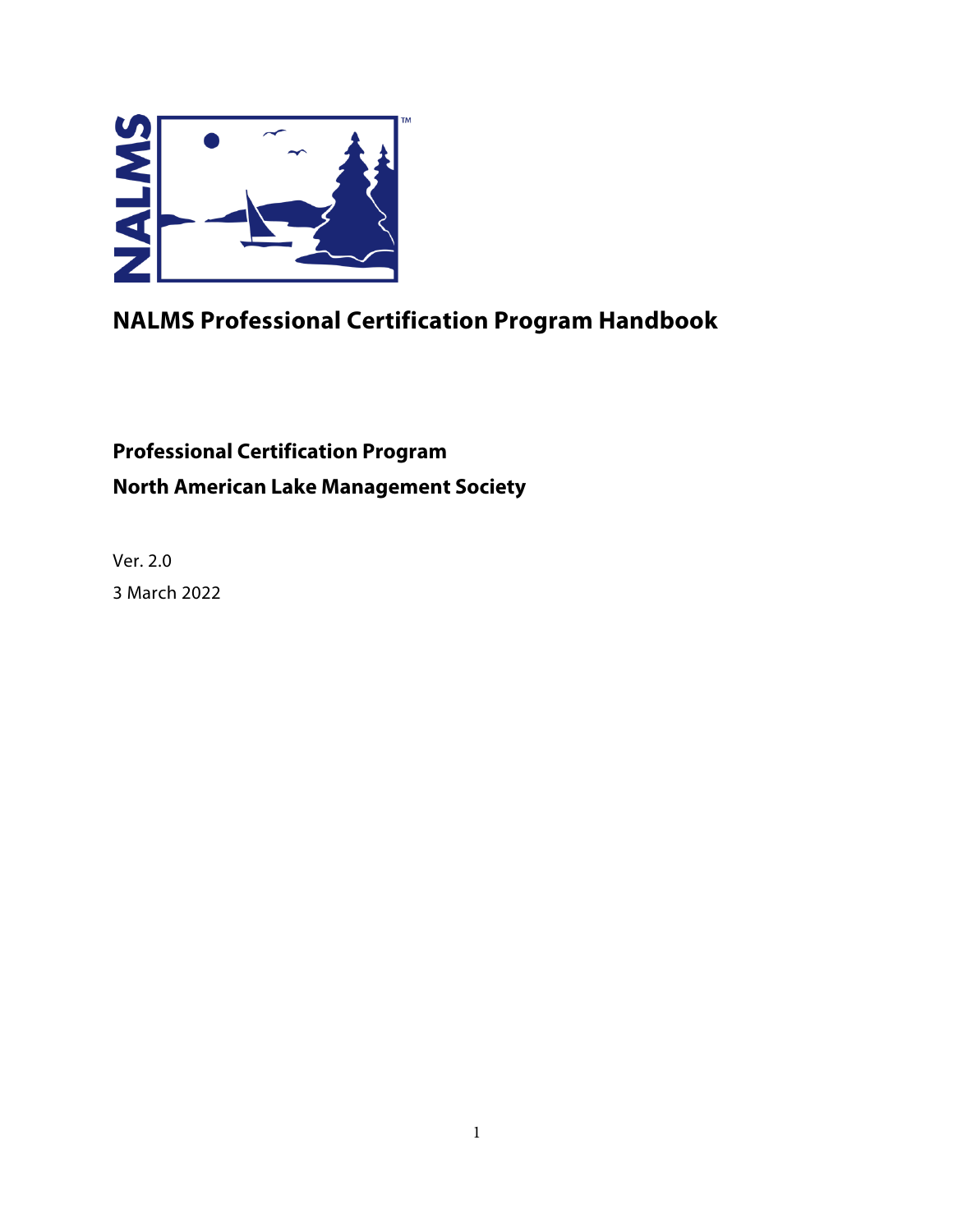# **Table of Contents**

| NALMS and NALMS Professional Certification Program (PCP)          | $\overline{4}$ |
|-------------------------------------------------------------------|----------------|
| Certified Lake Manager (CLM) (top tier certification)             | 4              |
| Lake Management Associate (LMA, 2nd tier certification)           | 5              |
| Lake Management Trainee (LMT, 3rd tier/entry level certification) | 5              |
| Structure of the 3-tier system                                    | 5              |
| Codes of conduct and professional ethics                          | 6              |
| <b>Electronic Seals</b>                                           | 7              |
| <b>General Rules</b>                                              | 7              |
| <b>Legal Implications</b>                                         | 7              |
| <b>Certification Process</b>                                      | 7              |
| 1) Educational Requirements                                       | 8              |
| Meeting the Educational Requirements                              | 9              |
| Method 1                                                          | 9              |
| Method 2                                                          | 9              |
| Method 3                                                          | 9              |
| 2) Professional Experience Requirements                           | 10             |
| Fee Structure                                                     | 10             |
| <b>Decision Process</b>                                           | 11             |
| Recertification Timeline                                          | 11             |
| No double counting of NCEUs                                       | 12             |
| NCEU form                                                         | 12             |
| Reinstatement of Expired Certification                            | 13             |
| <b>Application Checklists</b>                                     | 14             |
| Initial LMT/LMA/CLM Application                                   | 14             |
| Step 1: Complete the Online Application Form                      | 14             |
| Step 2: Upload Supporting Documents                               | 14             |
| Step 3: Pay the Certification Fee and Retain the Receipt          | 15             |
| Step 4: Reply to the Email from PCP Lead                          | 15             |
| Recertification Application                                       | 15             |
| Step 1: Download and complete the NCEU form                       | 15             |
| Step 2: Complete the Online Recertification Form                  | 15             |
| Step 3: Upload Supporting Documents                               | 15             |
| Step 4: Pay the Recertification Fee and Retain the Receipt        | 16             |
| Step 5: Reply to the Email from PCP Lead                          | 16             |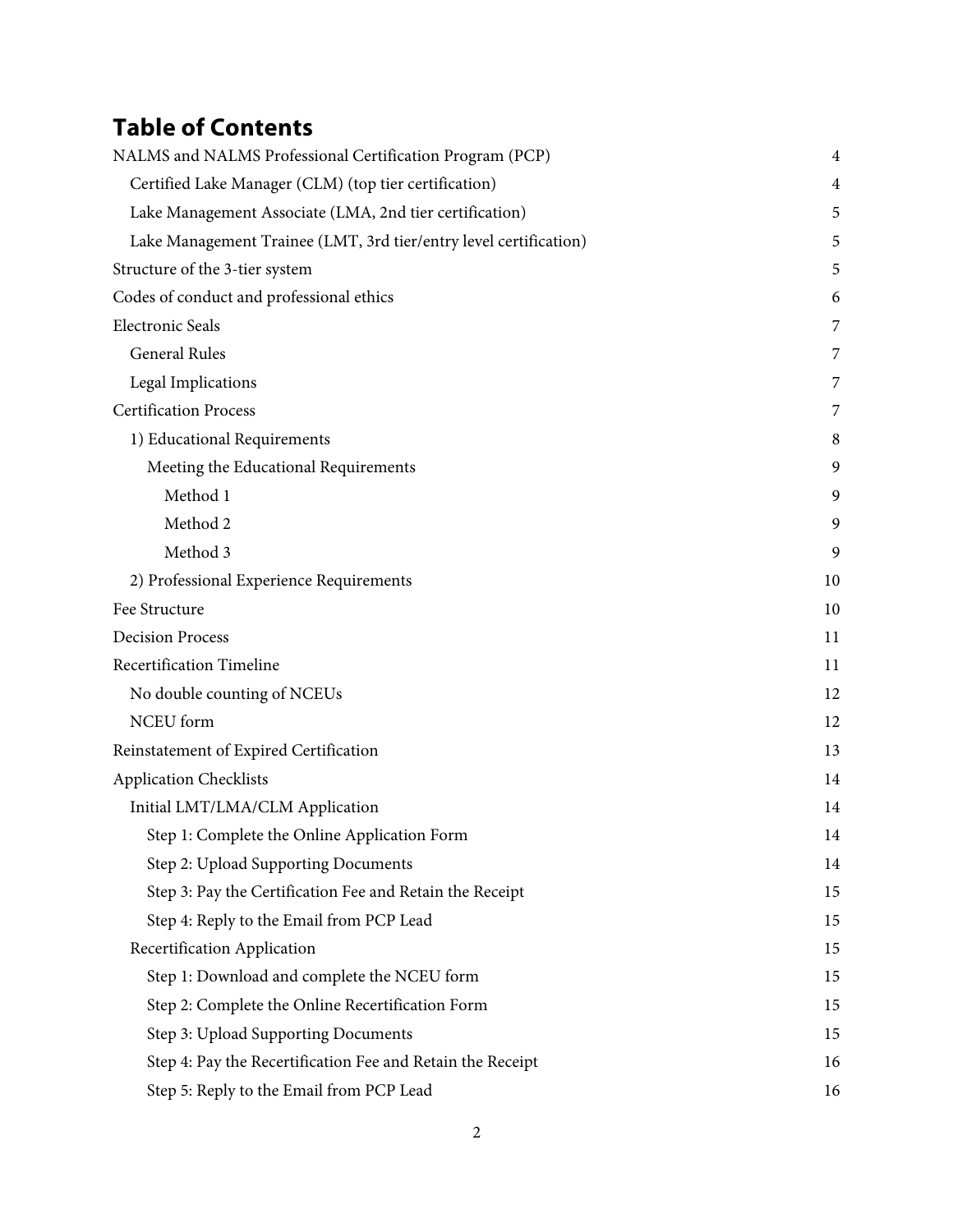| LMTs and LMAs applying for a higher-tier certification   | 16 |
|----------------------------------------------------------|----|
| Step 1: Complete the Initial Application Online Form     | 16 |
| Step 2: Upload Supporting Documents                      | 16 |
| Step 3: Pay the Certification Fee and Retain the Receipt | 17 |
| Step 4: Reply to the Email from PCP Lead                 | 17 |
| Appendix 1: NCEU table screenshot                        | 18 |
| Appendix 2: PCP handbook revision history                | 19 |
|                                                          |    |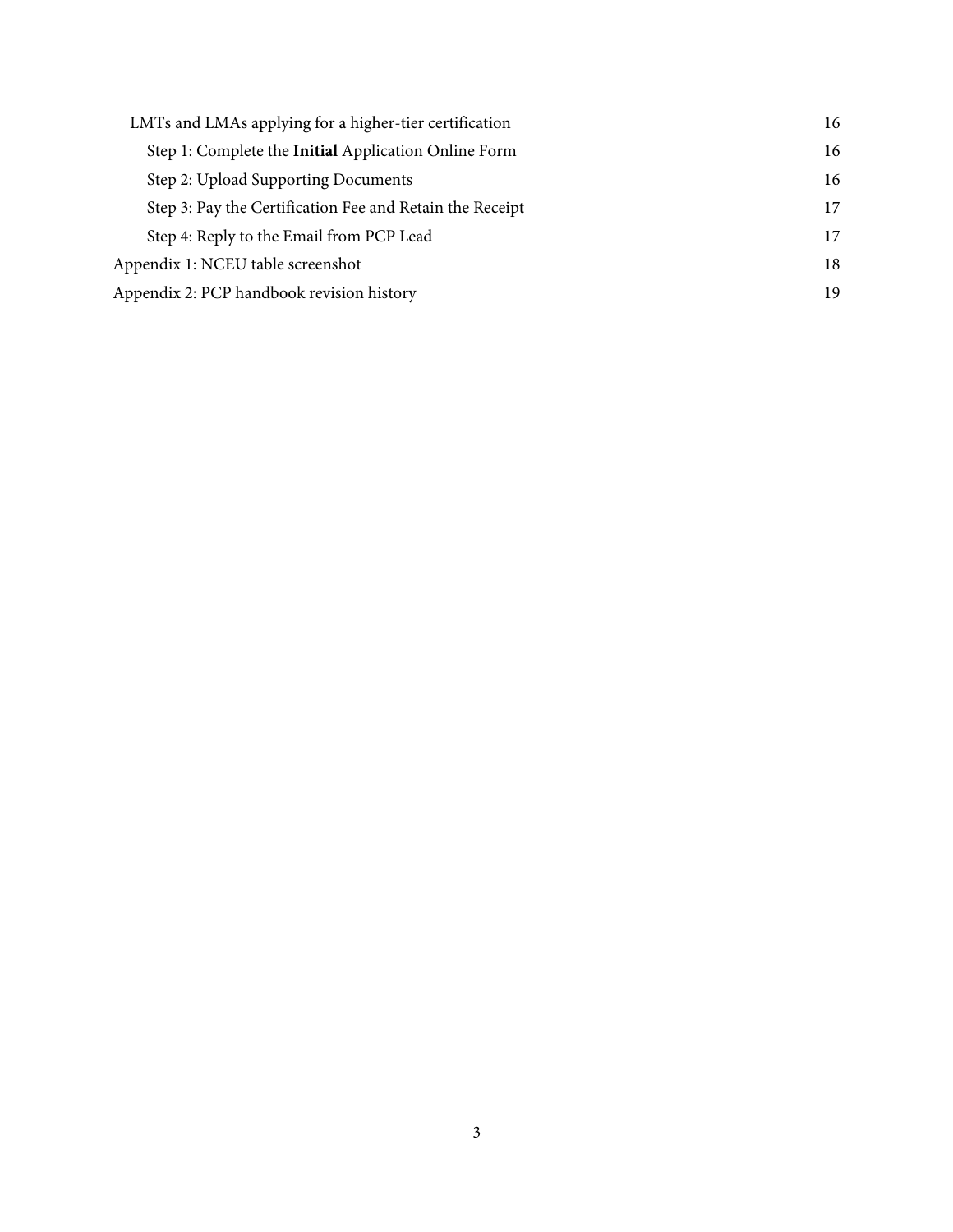## **NALMS and NALMS Professional Certification Program (PCP)**

The mission of North American Lake Management Society (NALMS) is to forge partnerships among citizens, scientists, and professionals to foster the management and protection of lakes and reservoirs for today and tomorrow.

NALMS is not focused on professionals, academic researchers, or any smaller interest group alone. Rather NALMS is a melting pot, welcoming anyone interested in lakes.

#### **NALMS goals are:**

- 1. To promote the exchange of information on aspects of managing lakes and their watersheds.
- 2. To promote public awareness of lake ecosystems.
- 3. To encourage public support for promoting management of lakes and their watersheds.
- 4. To provide guidance to agencies involved in management activities for lakes and their watersheds.
- 5. To boost the professional status of those engaged in managing lakes and their watersheds.
- 6. To identify needs and encourage research on lake ecology and watershed management.

The **NALMS Professional Certification Program (PCP)** was established to aid these goals through the identification of individuals who have exceptional training and experience in lake ecology and management. The three-year recertification system guides the certified professionals to continue their professional growth and contribution to the NALMS mission by sharing their lake management expertise beyond their daily professional obligations.

To gain a NALMS certification, an individual must demonstrate training and expertise through a specified combination of education and experience. To maintain certification, one must continue learning through the acquisition of NALMS Continuing Education Units (NCEUs). This learning is best accomplished by participation in NALMS programs, but alternative sources are recognized with proper documentation. While initial certification requires a substantial commitment on the part of the applicant, NALMS places a high premium on continuing education for recertification to ensure that the highest standards of professional awareness and performance are maintained. NALMS issues three levels of certification as follows:

### **Certified Lake Manager (CLM) (top tier certification)**

The term "lake manager" generally refers to a person who manages a pond, lake, or reservoir and its watershed and makes decisions that affect the quality and uses of the waterbody. A typical lake manager is primarily responsible for making recommendations to the governing management body regarding the implementation of a management program and for supervising or conducting that implementation.

A **NALMS Certified Lake Manager (CLM)** is a highly competent lake manager who has satisfied the NALMS certification requirements in terms of scientific knowledge as well as professional experiences. CLMs make lake management decisions and/or provide final technical recommendations to legislative bodies or non-technical final decision-makers. Three years minimum of full-time professional experience as a management decision-maker is a prerequisite before the quality of the experience is closely vetted by the evaluators. CLM is the highest professional certification issued by NALMS.

As of 2022, the certification category of Certified Lake Professional (CLP) is merged with CLM to equitably recognize dynamic and diverse career paths of highly trained lake professionals today and to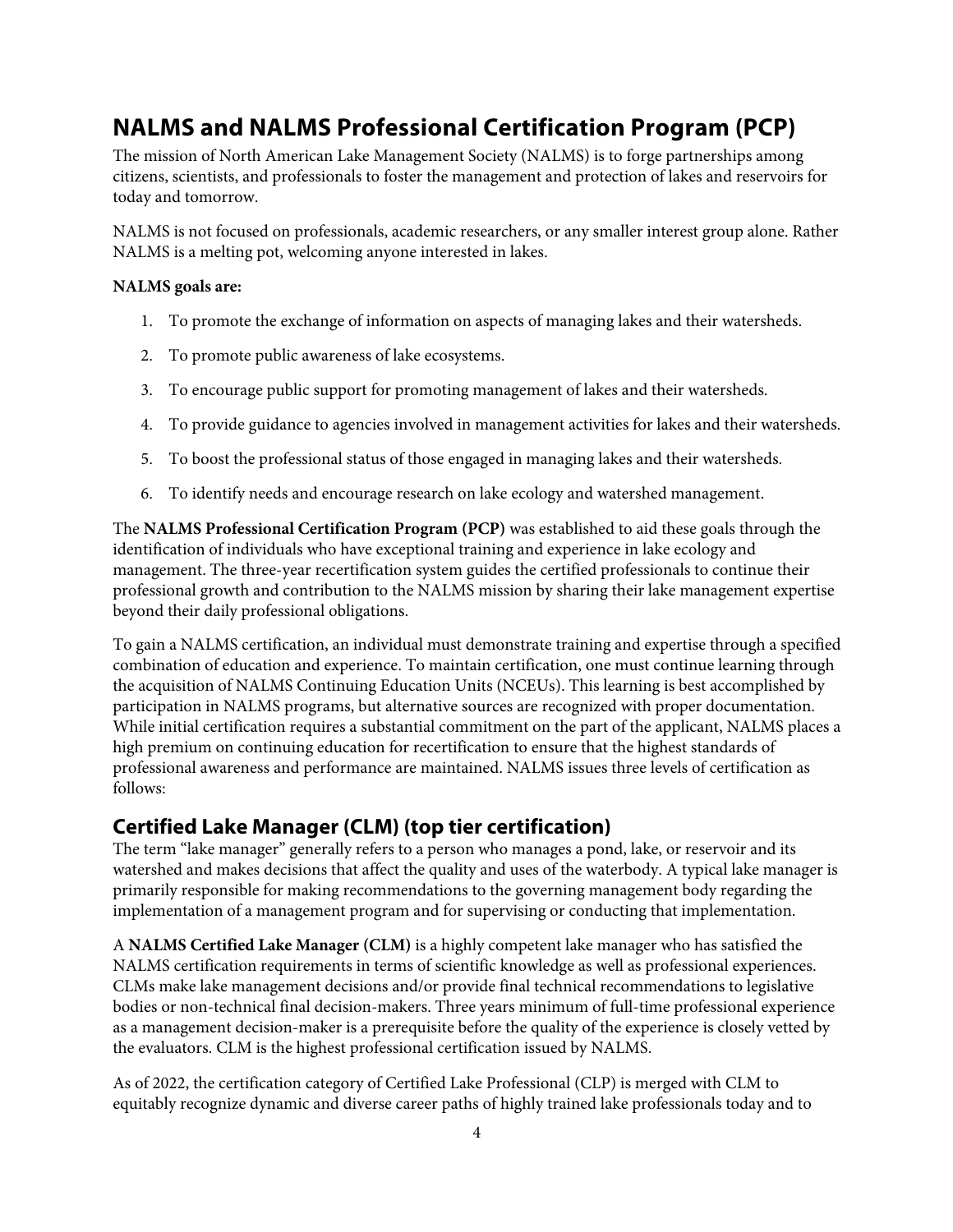facilitate early career lake managers to develop theirs without being restricted within silos. Previously issued (provisional) CLPs are still valid as long as they are unexpired and accompanied with current membership in good standing. **Current CLPs will be automatically converted into CLMs as of 1 January 2023** unless they opt out by emailing certification@nalms.org. **Current pCLMs and pCLPs**, according to the rules at the time of their certification, are valid for 3 years after the initial certification and **need to apply for LMT or CLM before their current pCLM/pCLP expires to transition into the new 3-tier system**.

### **Lake Management Associate (LMA, 2nd tier certification)**

A **NALMS Lake Management Associate (LMA)** is an early career professional with solid (typically 1 to 3+ years) full-time professional experience who is yet to reach the career stage of routinely making final lake management decisions. Applicants with > 3 years of non-decision-making full time experience are in this category (*e.g.*, a field technician with decades of experience but limited involvement in lake management decision-making). LMA is equivalent to the more experienced subgroup of the early career professionals previously certified as provisional CLPs and provisional CLMs (pCLMs and pCLPs). NALMS LMA signifies a professional with solid competency in routine lake management operations who has good potential to earn a CLM in the future if they increase their competency in lake management decision making.

### **Lake Management Trainee (LMT, 3rd tier/entry level certification)**

A **NALMS Lake Management Trainee (LMT)** is an early career professional who satisfies the educational requirements and have recently entered the lake management profession on a full-time basis. An LMT is either a new or recent graduate who has completed college or university coursework suitable for a successful career in lake management OR a person who has achieved the same level of careerpreparedness through a combination of college/university coursework, continued education, and/or onthe-job training. NALMS LMT signifies an entry level person with an optimal combination of education in lake and watershed science, communication, business, and policy who is ready for rigorous on-the-job training in lake management that prepares them for accelerated professional advancement. LMT requires demonstrated engagement in lake management; it will not be issued to those who are collecting certifications across various professions.

## **Structure of the 3-tier system**

All 3 certifications (LMT, LMA, and CLM) require recertification every 3 years. This ensures that NALMS-certified professionals keep up with latest developments in lake management through continued education and active participation in NALMS committees and programs.

There is no limit to how long one can remain an LMT or LMA as long as they recertify every 3 years. Some professionals specializing in on-the-ground operations may opt for terminal LMA certification.

Lower-tier certifications are NOT a prerequisite for higher-tier certifications; highly experienced lake managers may apply directly for CLM without earning LMT or LMA beforehand.

NALMS especially encourages early career professionals to apply for LMT and LMA, as they serve as objective indicators of their educational preparedness and professional development that can be presented to employers and clients.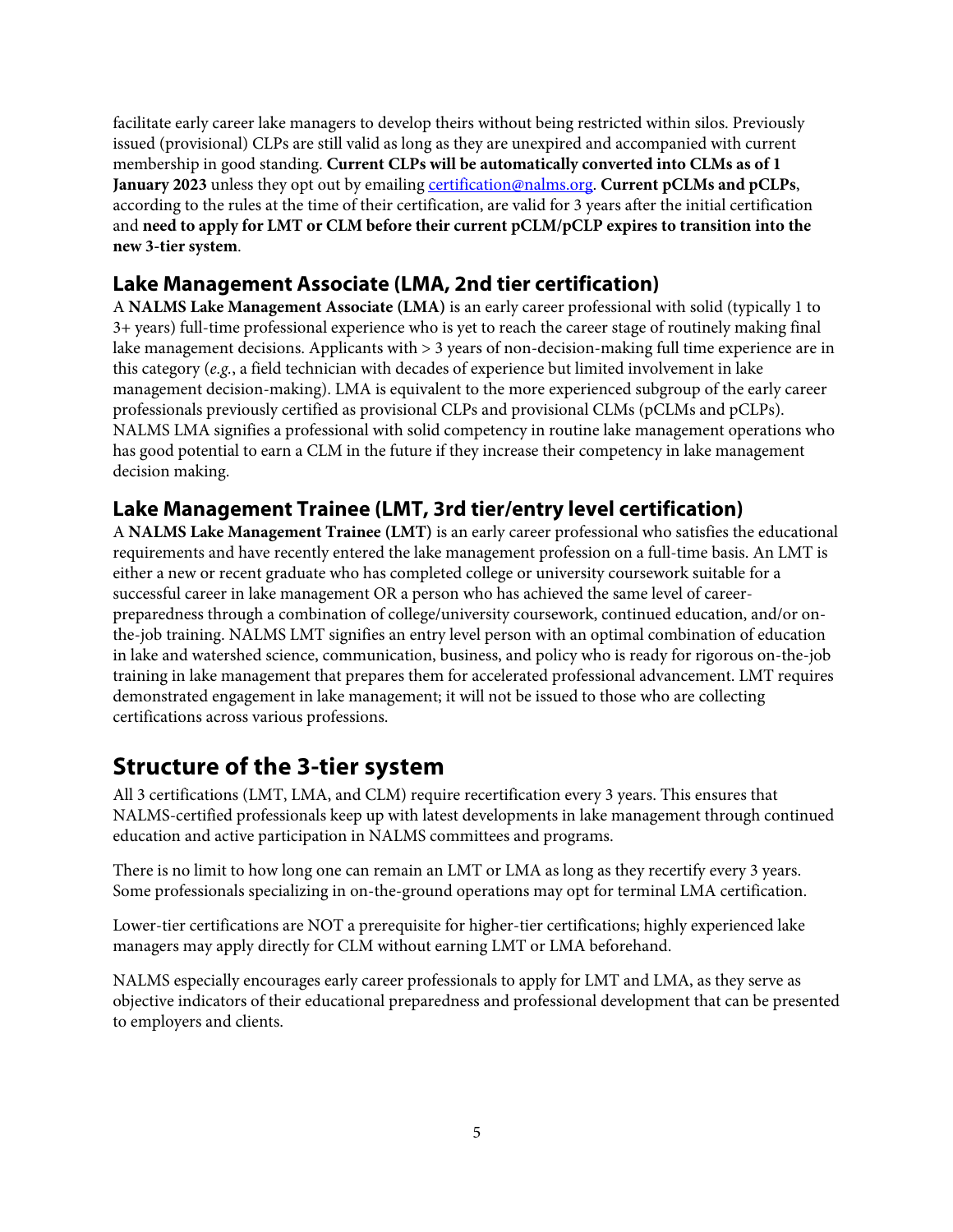## **Codes of conduct and professional ethics**

NALMS supports all members and event attendees in practicing and communicating high-quality lake and watershed management science. As NALMS-certified professionals (LMTs, LMAs, and CLMs) are expected to abide by the NALMS Codes of Conduct and Professional Ethics (https://www.nalms.org/ourethics/) at all times and to serve as role models for others within the NALMS community.

NALMS-certified professionals are expected to adhere to all sections of the Code AND the additional professional codes below:

- NALMS-certified professionals will present evidence of their qualifications, including professional training, publications, and experience, when requested in connection with their work as an LMT, LMA, or CLM.
- NALMS-certified professionals will inform a prospective or current employer or client of any professional or personal interests which may impair the objectivity of their work, and, upon request, provide clients and employers with this Code.
- NALMS-certified professionals will respect requests for confidentiality from their employers or clients, provided that such confidentiality does not require violation of this Code or of legal statutes. Should conflicts arise between maintenance of confidentiality and legal or ethical standards, clients or employers should be advised of the conflict in writing.
- In seeking employment through bids, NALMS-certified professionals will describe salaries and fees and the extent and kinds of service to be rendered as accurately and fully as possible.
- NALMS-certified professionals should use resources available to them through institutional employment, in performance of work contracted independently of their employing institution, only with the full knowledge and consent of the employing institution. Inappropriate use of access to institutional resources should be avoided; the appropriateness of particular uses of institutional resources should be addressed by the employing institution.
- NALMS-certified professionals will accept compensation for a particular service or report from one source only, except with the full knowledge and consent of all concerned parties.
- NALMS-certified professionals will utilize or recommend utilization of appropriate experts whenever such action is essential to solving a problem.
- NALMS-certified professionals will not knowingly associate professionally with, or allow the use of their names, reports, maps, or other technical materials by any enterprise known to be illegal or fraudulent.
- NALMS-certified professionals may advertise their services, but may not use misleading, false, or deceptive advertising. If Society certification is noted in an advertisement, the tier of certification must be included along with the following statement: "Certification by the North American Lake Management Society recognizes documentation of a set of specific skills. It does not indicate endorsement by the Society of the certified individual."

Concerns and complaints brought to the attention of PCP regarding professional conduct of LMTs/LMAs/CLMs will be relayed to the Ethics Committee for evaluation, and appropriate actions, including possible sanctions, are determined in consultation with the Ethics Committee.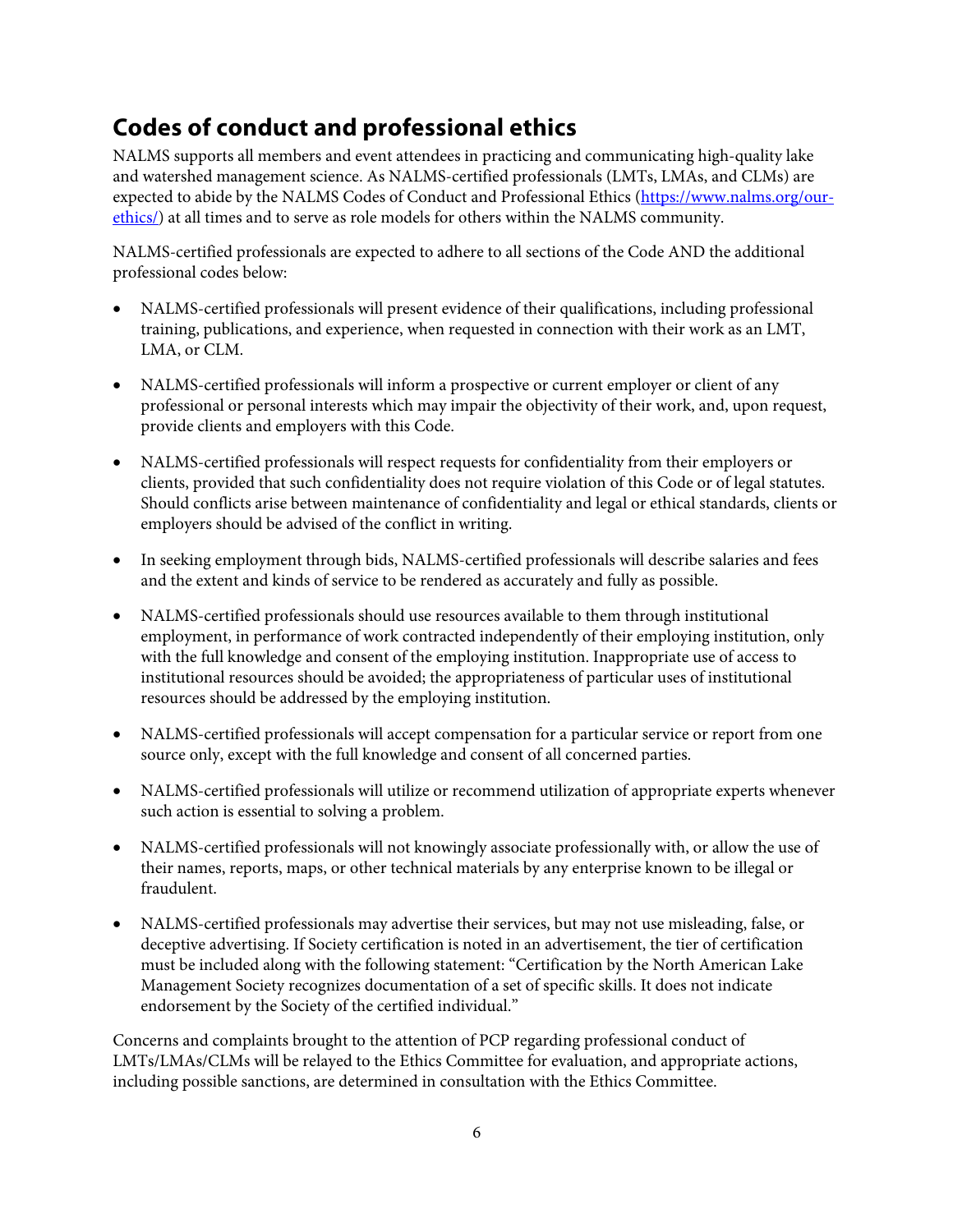## **Electronic Seals**

NALMS issues electronic seals that can only be used by members in good standing who are currently certified as an LMT, LMA, or CLM.

Use of the seal is protected under the NALMS rules. Use of the seal is a privilege that can be revoked by NALMS if used in an unethical and/or unprofessional manner. Any alteration of the original seal design as issued by NALMS, including but not limited to the addition of words (*e.g.*, company names) or colors, is strictly prohibited. In case of name changes, NALMS will issue a new electronic seal free of charge upon request.

Use of the seal indicates that the LMT/LMA/CLM takes professional responsibility for the work and that, to the best of his or her knowledge and ability, the work has been prepared in a manner using normal and customary standards of practice.

### **General Rules**

- When used in official documents (*e.g.*, proposals and contracts), the Seal shall always be signed, dated, and accompanied by the expiration date of the current certification.
- When used in business cards, brochures, flyers, etc., and on web pages, the Seal shall be displayed prominently and its details (*e.g.*, certification number) clearly legible. The Seal must be removed promptly from such materials upon expiration of the certification or revocation of the Seal usage privilege by NALMS.

### **Legal Implications**

Use of the seal does not imply or attribute any legal liability to NALMS for acts performed by LMTs/LMAs/CLMs. It confers no duty on NALMS to defend any LMT/LMA/CLM against any potential legal liability.

If any LMT/LMA/CLM is negligent, they will be solely responsible for defense against the negligence.

# **Certification Process**

All certifications (LMT/LMA/CLM) require that the applicant meets the educational requirements (1). An LMT applicant is expected to show evidence of their entry into the lake management profession and professional experience so far. An LMA applicant must provide solid evidence of substantial full-time professional experience that approaches the professional requirements (2) for a CLM. A CLM applicant must fully meet (2).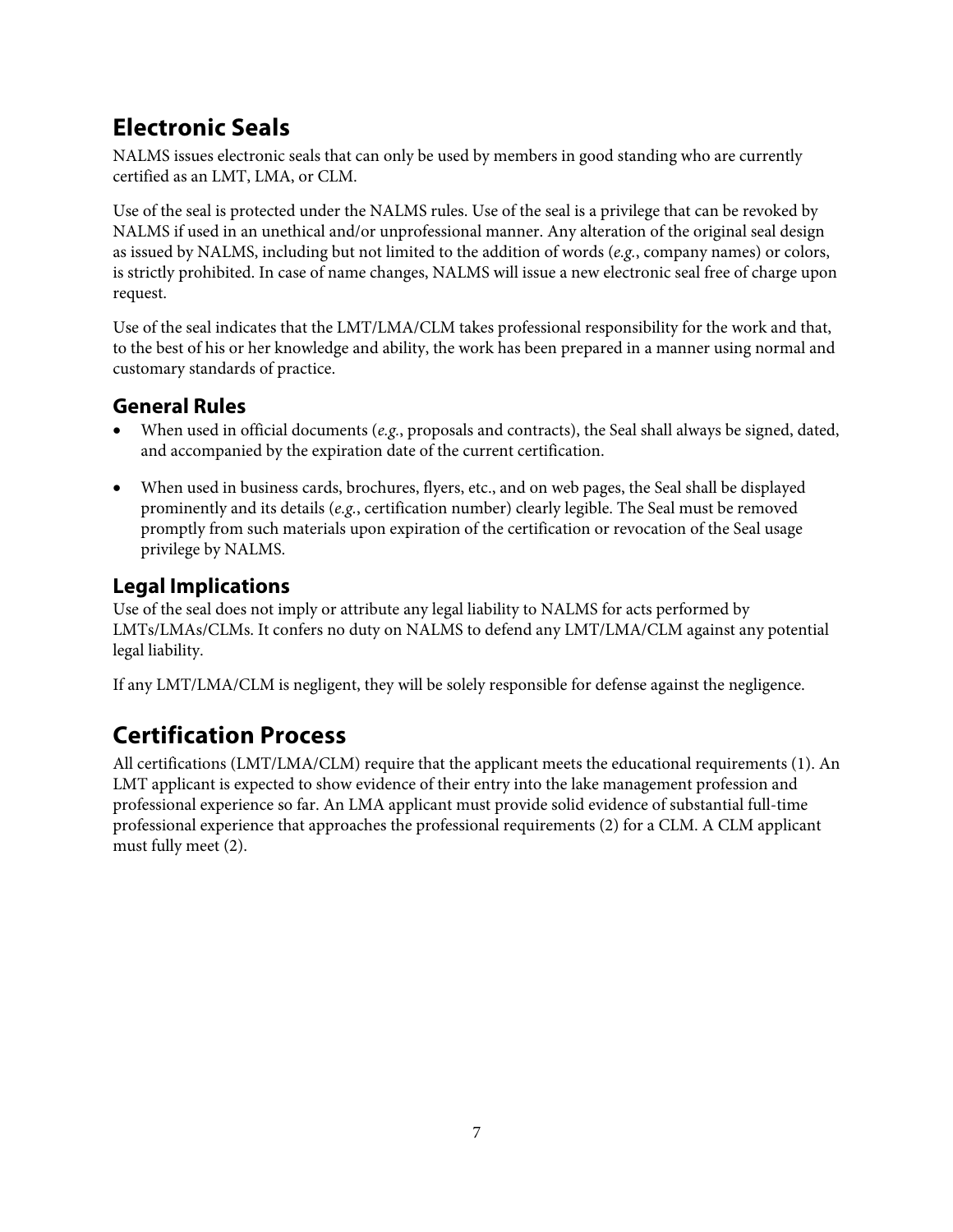#### **Evaluation criteria by certification tier**

| Criteria                                       | <b>LMT</b>                                                                                                | LMA                 | <b>CLM</b>      |
|------------------------------------------------|-----------------------------------------------------------------------------------------------------------|---------------------|-----------------|
| (1) Educational<br>requirements                | Fully satisfied                                                                                           | Fully satisfied     | Fully satisfied |
| (2) Professional<br>experience<br>requirements | Evidence of engagement in<br>lake management<br>(required) and professional<br>experience so far (if any) | Partially satisfied | Fully satisfied |

Details of these requirements are provided below.

### **1) Educational Requirements**

The educational requirement has two elements: obtaining at least a four-year undergraduate degree (B.S., B.A. or equivalent) and acquiring **44 academic credits**, with at least **6 academic credits in each of the 5 educational categories** (6 × 5 = **30 credits** total) plus **14 additional academic credits in one category** (the applicant's "major"). This means that 20 or more credits are required in one of the 5 categories.

Academic credits from institutions whose credit accounting systems differ greatly from typical North American systems and training in non-credit-bearing courses (*e.g.*, courses offered by university extension services) will be converted to equivalent North American academic credits by PCP based on contact hours (duration of regular class meetings excluding breaks).

The 5 educational categories are:

- 1. **Technical Water Resources (lake) Science:** An LMT/LMA/CLM must have an understanding of the elements and functions of aquatic systems. This understanding should come from training in disciplines directly related to aquatic science or engineering and could include such courses as water chemistry, taxonomy of aquatic organisms, physiology, water treatment, or lake management.
- 2. **Technical Watershed (land) Science:** An LMT/LMA/CLM must have an understanding of watershed features and processes which affect lakes. This understanding should come from training in the technical aspects of watersheds and could include such courses as soil science, wetlands science, taxonomy of terrestrial organisms, land use planning, watershed management, or erosion control.
- 3. **Communication:** An LMT/LMA/CLM must have the ability to communicate concepts, findings, and recommendations to interest groups and governing organizations. This ability should come from training in a variety of communication modes, as courses in general, science, or crosscultural communication; public speaking; composition or writing; computer science; and education.
- 4. **Business and Management:** An LMT/LMA/CLM must comprehend the business and management aspects of lake and watershed management. This comprehension should be founded in the knowledge of business and management principles and could include courses in economics, banking, accounting, human resource management, or business planning.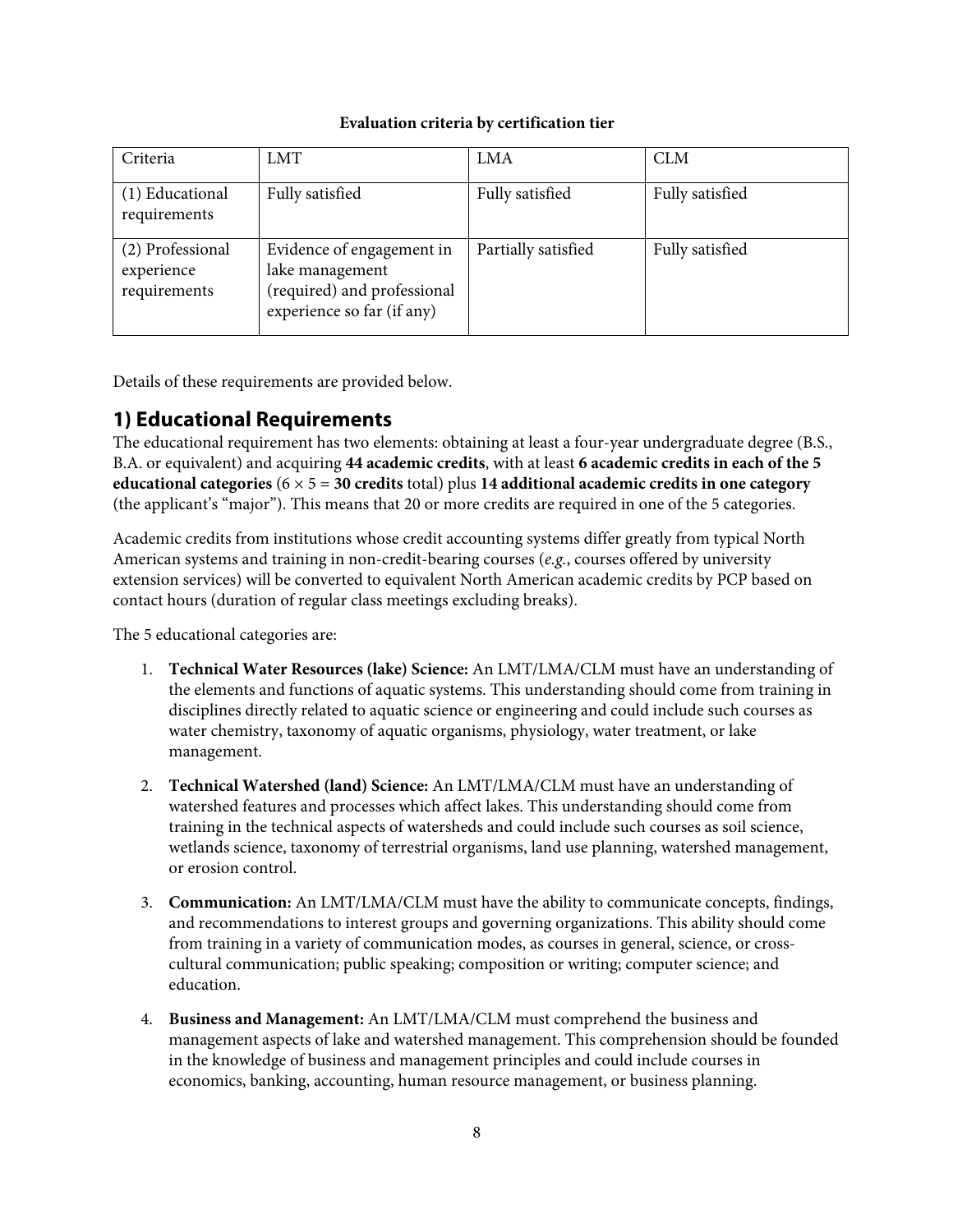Coursework or credit-bearing internships focused on grant writing, preparation of requests for proposals (RFPs) and/or proposals in response to RFPs also apply to this category.

5. **Policy, Legal, and Government:** An LMT/LMA/CLM must have a working knowledge of the governmental and legal frameworks under which they function and be familiar with the policies that affect lake management. This knowledge and familiarity with the processes for formulating and implementing laws and regulations could come from courses and credit-bearing internships in organizational structure, political science, public administration, environmental law, or governmental processes.

#### Meeting the Educational Requirements

There are three methods to satisfy the 44-credit requirement:

#### *Method 1*

Coursework from an accredited college or university is accepted at the credit level listed on an OFFICIAL transcript (scanned images are accepted; unofficial transcripts are NOT acceptable), provided that the applicant received **a course grade of C or higher**. Official transcripts for all such coursework must be provided with the application. During the online application process, applicants are required to partition their academic courses among the 5 categories in which education must be demonstrated.

#### *Method 2*

Where coursework from a degree program is insufficient to meet the educational requirements above, PCP-approved NCEUs may be substituted. Please use the [recertification application form](https://www.nalms.org/nalms-certification-program/nalms-re-certification-application/), which allows you to list NCEU-eligible experiences and their corresponding NCEUs. The acceptability of NCEUs and the amount of credit to be awarded is dependent upon a review of supporting documents, such as a detailed course or workshop description, a program/agenda, or a syllabus.

After PCP has approved NCEUs to be used for this purpose, the applicants must partition the approved NCEUs among the five educational categories in the online application system.

There are restrictions on the acquisition and use of NCEUs to meet the 44-credit requirement, including:

- In the Authorship category, no multiple credits are granted for highly identical items of the same type (*e.g.*, multiple publications based on the exact same dataset).
- Publications must be submitted for review
- Evidence of service accomplishments (*e.g.*, appointment to an international/national/regional advisory board) must be officially documented.

#### *Method 3*

Where coursework and NCEUs are still insufficient to satisfy the educational requirements, the applicant's experience, including credit-bearing internships with no official documentation of learning outcomes or learning activities and non-credit-bearing internships, both at the college level or above, may be substituted if it is clearly relevant and illustrates competence in the educational categories where deficiencies remain. This method is intended primarily for those with extensive experience through a lake management career, while most likely having attended college at a time when environmentally focused curricula were rare (*e.g.*, graduated from a civil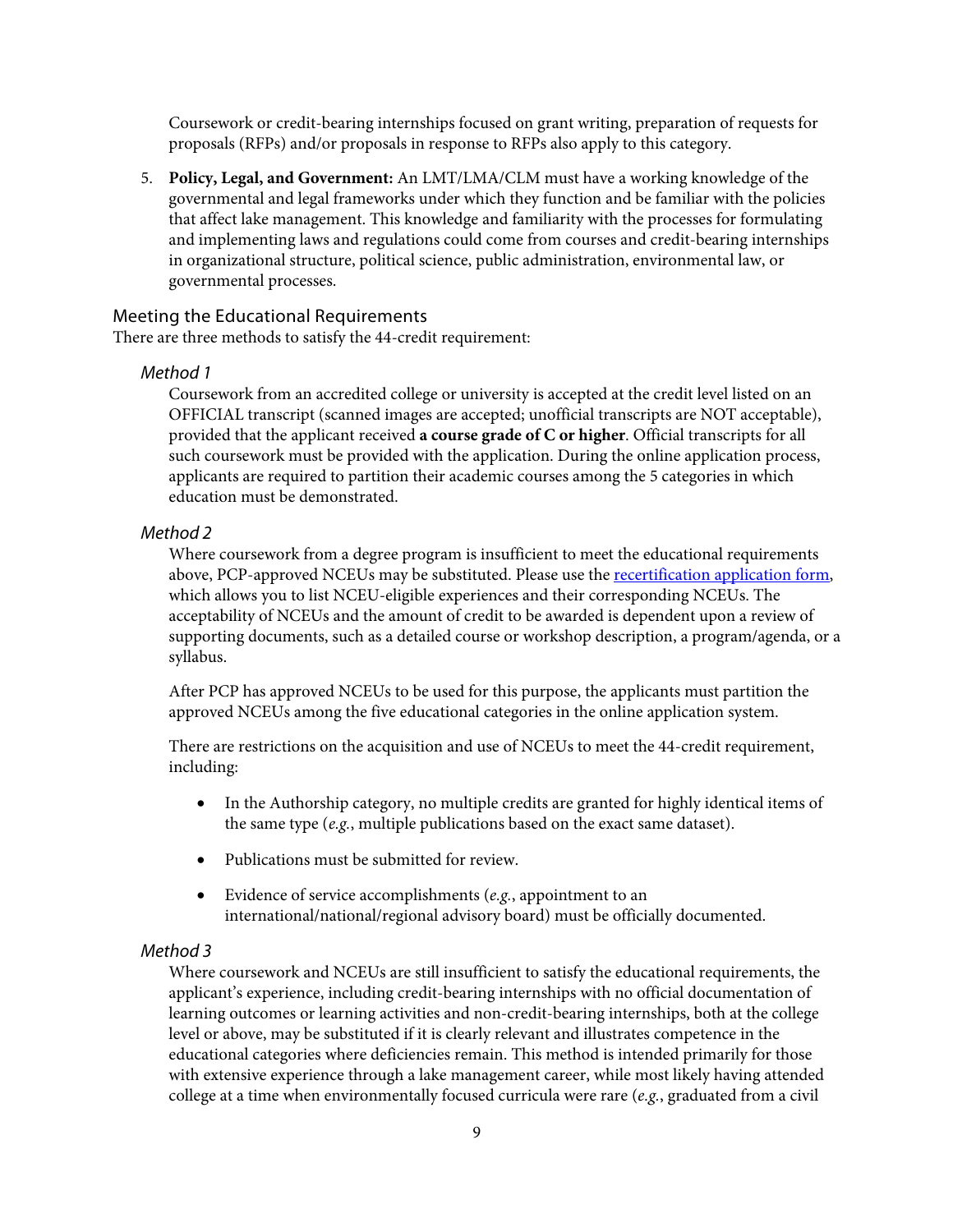engineering program focused on hard structures). It may also be useful for those who gained their business or organizational experience through years of running a business or working within an institutional framework.

To be awarded educational credit for work experience, the applicant must submit clear documentation of how the educational requirement has been met through experience. It is not sufficient to merely note several years of activity in the field. Rather, documentation should provide information necessary to convince PCP of the applicant's professional experience in any educational area for which sufficient course work or NCEUs are lacking.

### **2) Professional Experience Requirements**

A minimum of three years of full-time employment in a position that meets the description of a lake manager is a pre-requisite for further vetting of the quality of the claimed professional experience. Explicit involvement as the leader or a major contributor in the **decision-making processes** in lake and/or watershed management, where lake/watershed needs are assessed and programs to meet them are developed and/or implemented, is essential. Examples of activities that do NOT qualify as decisionmaking experience include but are not limited to: supplying general information (*e.g.*, how lake ecosystems work) for stakeholders, collecting and analyzing field data for others who make management decisions, implementing management actions by operating equipment in the field, writing proposals and reports, and applying for permits. These activities may be part of the overall project in which you made management decisions but performing these individual tasks alone does not satisfy the professional experience requirements.

**Applicants are solely responsible for cohesively presenting, with appropriate supporting documents, their professional experience in lake management decision-making**. Because each lake management career is different, NALMS cannot provide a single template for all applicants. Effective written communication is a critical skill that all CLMs must possess, and the PCP evaluators are not held responsible for mining information from haphazardly uploaded supporting documents.

### **Fee Structure**

The application fee for a new certification is US\$260 for all certification tiers (LMT, LMA and CLM). The same application fee applies to current LMAs applying for CLM and current LMTs applying for LMA or CLM.

Those who become certified as a new LMA or LMT and current LMTs and LMAs who successfully advance to a higher tier (LMT  $\rightarrow$  LMA/CLM, LMA  $\rightarrow$  CLM) receive complementary Early Career (if eligible) or Professional membership for the next calendar year.

Applicants whose applications are rejected (*i.e.*, do not result in any new certification) will receive one year of complementary Early Career (if eligible) or Professional membership.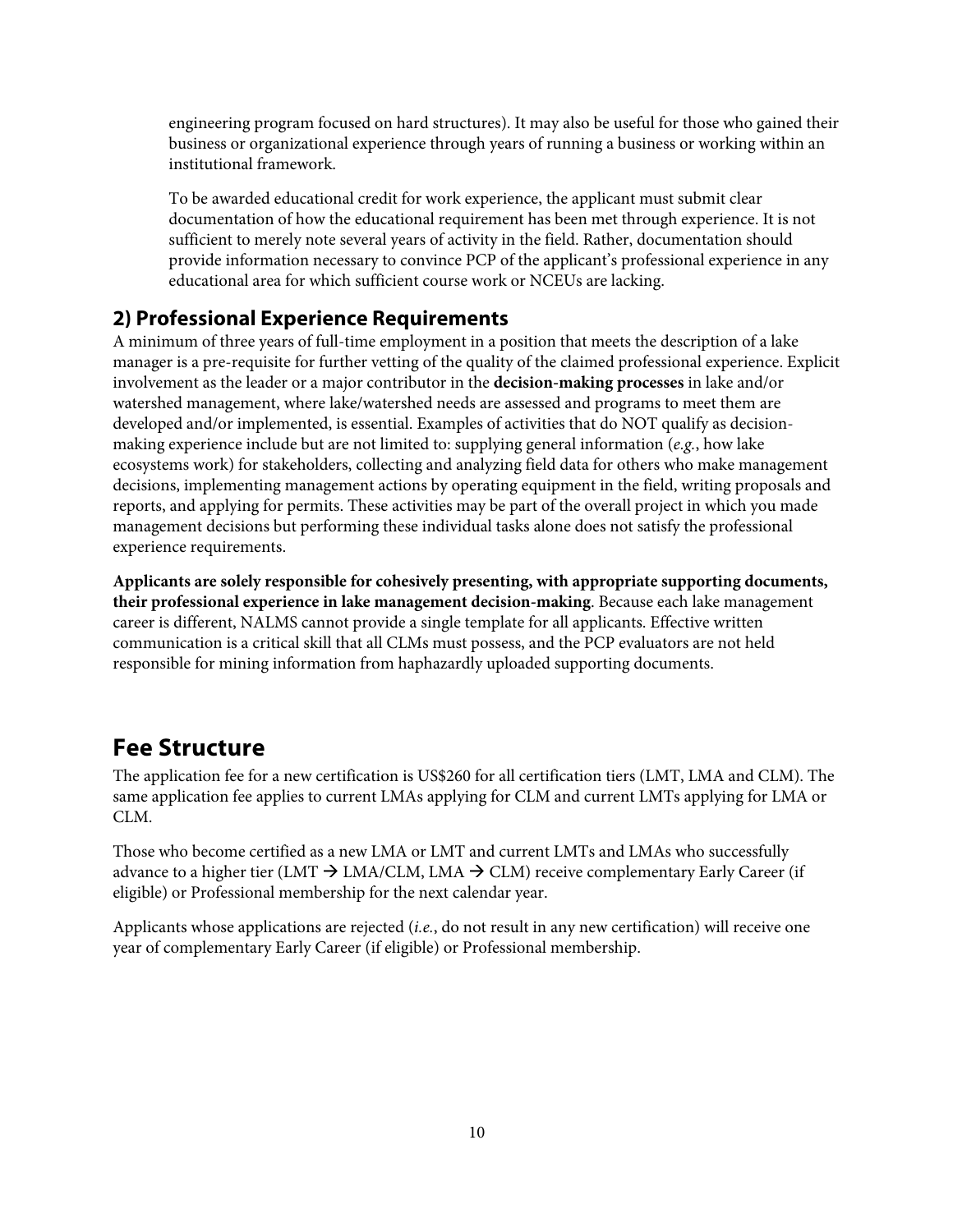#### **New certification application types, fee, and outcomes**

| Current<br>certification | None                                      |                                       |                                     | <b>LMT</b>                            |                                       | <b>LMA</b>                            |
|--------------------------|-------------------------------------------|---------------------------------------|-------------------------------------|---------------------------------------|---------------------------------------|---------------------------------------|
| Applying<br>for          | <b>LMT</b>                                | LMA                                   | <b>CLM</b>                          | <b>LMA</b>                            | <b>CLM</b>                            | <b>CLM</b>                            |
| Application<br>fee       | <b>US\$ 260</b>                           |                                       |                                     |                                       |                                       |                                       |
| If approved              | $LMT + 1 yr$<br>$EC^*/Prof$<br>membership | $LMA + 1 yr$<br>EC/Prof<br>membership | $CLM+1$ yr<br>EC/Prof<br>membership | $LMA + 1 yr$<br>EC/Prof<br>membership | $CLM + 1$ yr<br>EC/Prof<br>membership | $CLM + 1$ yr<br>EC/Prof<br>membership |
| If rejected              |                                           |                                       |                                     | 1 yr EC/Prof membership               |                                       |                                       |

\*EC: early career (< 5 years of experience in the field); Prof: professional

The recertification (*i.e.*, maintaining the same certification every 3 years) fee is US\$80 for all 3 tiers (LMT/LMA/CLM). All recertification applicants must be NALMS members in good standing (see Recertification Timeline for details). If claiming credit for having been certified as an LMT or LMA during an application for a higher-tier certification, the LMT/LMA certification must be current (*i.e.*, renewed every 3 years). **Expired certifications receive no special consideration.**

An applicable application fee must be received by the NALMS Office before an application is evaluated. An applicant is responsible for uploading the payment receipt among other supporting documents (*e.g.*, current resume) for their application.

All fees above are as of March 2022 and subject to change.

## **Decision Process**

PCP is comprised of CLMs who serve as volunteer evaluators. PCP evaluators receive applications from the PCP Lead and vote on each candidate based on their review of the application and the requirements described in this handbook. A majority vote among the voting PCP evaluators is required for certification. PCP Lead is authorized to contact or delegate contact with the applicants and their listed references to gather additional information and to **issue a lower-tier certification as appropriate where a higher-tier certification is not approved**. A PCP decision is usually reached within 60 days of receipt of the application; however, extenuating circumstances may arise that delay the decision. There is no time limit for information gathering and review.

## **Recertification Timeline**

Certification is valid for the remainder of the year certified/recertified plus *three calendar years*, except for late recertification applications that are received within the reinstatement period. When approved, reinstated recertifications will expire 3 years from the last expiration date.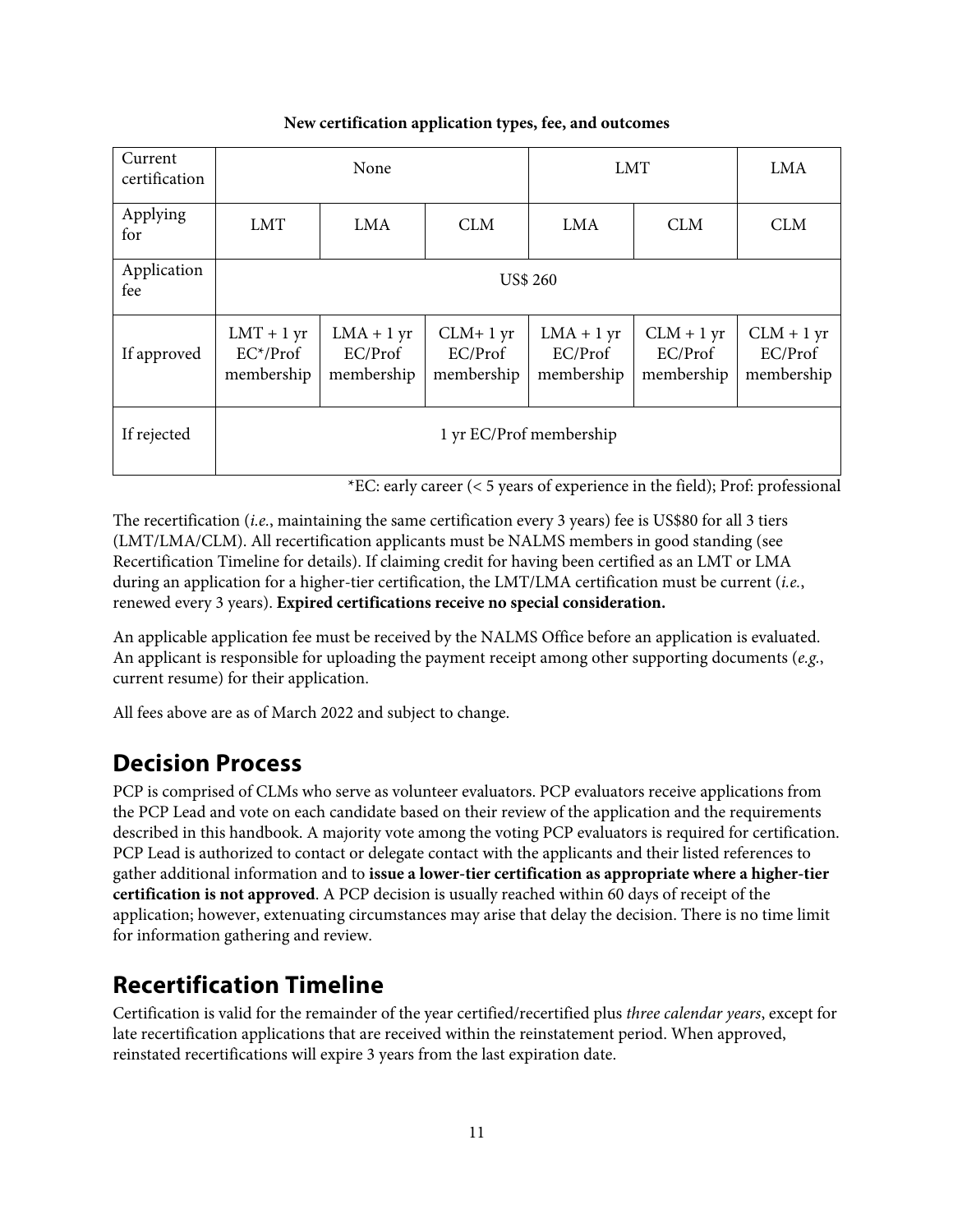**All LMTs, LMAs and CLMs must remain NALMS members throughout the years leading to their next recertification.** When one's NALMS membership lapses, their NALMS certification becomes invalid, and they may not call themselves a NALMS LMT/LMA/CLM or use their LMT/LMA/CLM seal.

Recertification must be **approved** by the end of the third full calendar year to avoid a gap in certification. E-seals must not be used if a certification has lapsed.

A recertification application requires 50 NALMS Continuing Education Units (NCEUs) from the last 36 months leading to the date of application. For example, if one applies for recertification on 1 September 2022 in advance of upcoming expiration on 31 December 2022, they may claim NCEUs earned between 1 September 2019 and 1 September 2022.

Adjustment of the 36-month window may be requested by the applicant in case of life events that resulted in medical or family leave (or equivalent if self-employed) or a significant workload reduction. Please submit a letter explaining the situation and the affected period (s) along with your recertification application.

| Date of recertification application: | Eligible NCEUs are earned between: |
|--------------------------------------|------------------------------------|
| $1-Sep-2022$                         | 1-Sep-2019 through 1-Sep-2022      |
| 5-Oct-2022                           | 5-Oct-2019 through 5-Oct-2022      |
| $10$ -Jan-2023                       | 10-Jan-2020 through 10-Jan-2023    |

**A note on achieving NCEUs during the time of COVID-19**: personal/family illness and job loss/reduction are valid reasons to ask for adjustment for the 36-month window to earn the 50 NCEUs. Even if you and/or your family have not been directly sickened by COVID, if you had a significant reduction in available time for work and continuing education due to increased demand for dependent care, that is a valid ground for an adjustment request. Also, note that webinars count towards NCEU as long as they are properly documented.

Because of the increased society business related to the annual symposium in November, followed by the holidays, **it is highly recommended that you submit your recertification application before early October of the expiration year**. Your NCEUs from the annual symposium during that year may be claimed for your next recertification.

### **No double counting of NCEUs**

NCEUs may not double count towards two consecutive recertifications. For example, if you renew on 1 Oct 2020 and then on 1 Feb 2023, you cannot claim towards the 2023 recertification the NCEUs that were earned between 1 Feb 2020 and 1 Oct 2020 and already claimed for the 2020 recertification. For this reason, it is beneficial for applicants to submit recertification applications around the same time of the year.

### **NCEU form**

Categories of continued education activities eligible for NCEUs are listed on the NCEU form (downloadable from https://www.nalms.org/nalms-certification-program/nalms-re-certificationapplication/) along with the corresponding NCEUs per item. Please pay particular attention to the following when preparing a NCEU form:

1. **The applicant is responsible for filling all applicable yellow cells** in the NCEU form to the best of their knowledge. PCP evaluators will check the claimed NCEUs against the supporting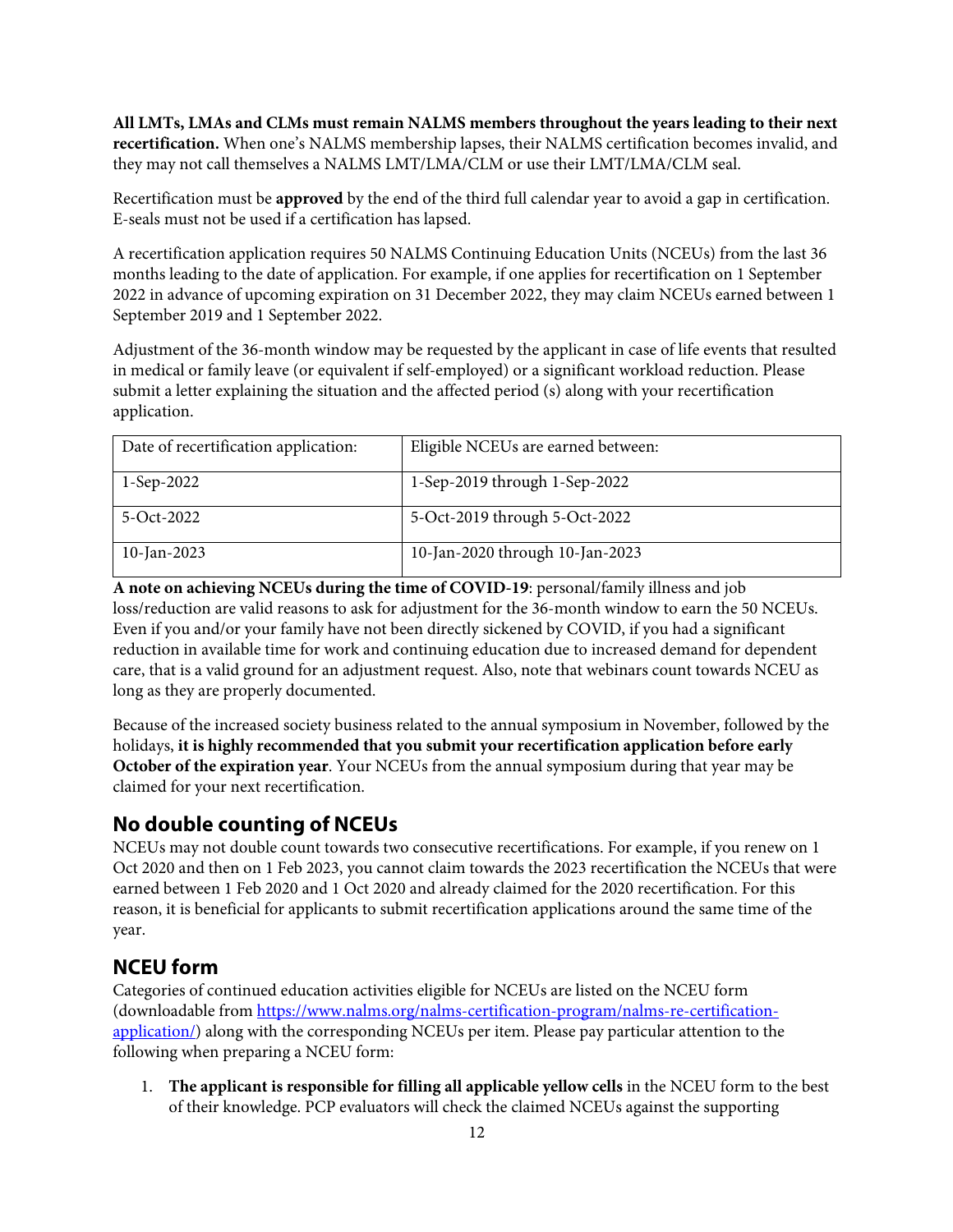documents (if applicable for the item). Forms without (estimated) NCEUs for each item will be returned for revision.

- 2. **Only active committee/program service to NALMS and NALMS Affiliates** (listed at https://www.nalms.org/our-members/affiliate/) **is eligible for NCEU**, not NALMS membership or service to other organizations. While NALMS recognizes the value of service to other organizations (*e.g.*, local lake and watershed associations), NALMS itself is a volunteer-driven organization, and its operation depends on active contribution by its members. For this reason, the NCEU allocation is necessarily NALMS-centric. Contributions to other organizations can still be claimed under other categories with appropriate documentation (*e.g.*, authorship for a newsletter article that is equivalent to a *LakeLine* article) as long as they resulted in continued learning in lake management. Similarly, only grant proposals submitted to funders on behalf of NALMS are eligible for NCEUs under "Service to NALMS and its Affiliates".
- 3. Participation in lake management-related virtual conferences and webinars are eligible for NCEUs, similar to in-person participation. Use the same conversion rate (1 NCEU per 1 contact hour) and submit applicable supporting documents (*e.g.*, registration confirmation, certificate of participation, and/or screenshots of the webinar at the start and end).
- 4. If required supporting documents (*e.g.*, a copy of an official report) contain sensitive information, the applicant can redact such information (*e.g.*, identity of the client/site and GPS coordinates). If the document is long (> 10 pages), the table of contents and an executive summary should be submitted instead of the whole document. PCP evaluators will ask for the entire document if deemed necessary. Alternately, if a document is openly available online, an URL for the document should be pasted to the "Attachment" column of the NCEU form instead of uploading a PDF separately.
- 5. "Other documented professional experience" must be activities beyond one's routine work and must have resulted in significant learning of new materials and professional development as a lake manager. For example, teaching regularly scheduled courses and workshops based on existing teaching materials is routine work. If one invested a substantial amount of time and effort to research a new topic and develop a new module for their workshop, it needs to be clearly narrated in a supporting document so that PCP evaluators can consider the activity for NCEUs. Applicants need to provide their best estimate of the applicable NCEUs based on the NCEU assignments for other activities listed on the NCEU form. For example, if the effort included the applicant leading a series of special meetings with co-instructors, these hours could be similar to workshop contact hours and therefore counted at 1 NCEU per meeting hour.
- 6. Double check that only items from the last 36 months are included in the NECU form. PCP evaluators will deduct claimed NCEUs outside of the 36-month window unless an extension was petitioned as part of the recertification application.

### **Reinstatement of Expired Certification**

A NALMS member whose LMT/LMA/CLM had expired may reinstate the certification if a recertification application is received within one year of the expiration date and approved by PCP. An additional late fee of US\$80 is added to the regular recertification application fee (US\$80).

Reinstatement requires 50 NCEUs over the 36 months leading to the expiration date **plus 1.4 NCEUs per lapsed month**. For example, if a LMT/LMA/CLM expired on 31 December 2021, and a reinstatement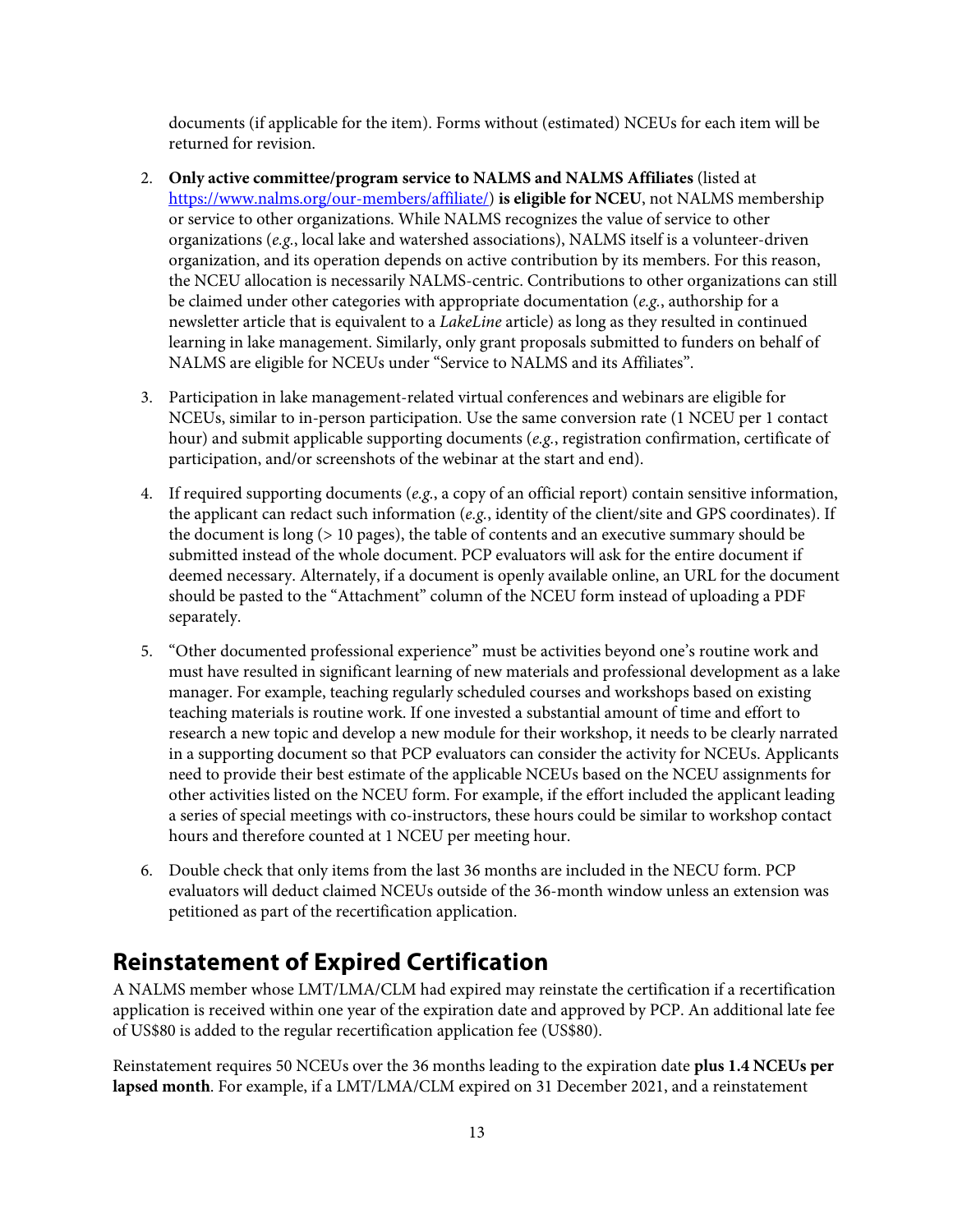application was submitted on 31 March 2022, the applicant needs to have earned 54.2 NCEUs over the last 39 months, between 1 January 2019 and 31 March 2022.

A complete initial application and fee (US\$260) will be required to revive a LMT/LMA/CLM that has lapsed beyond 1 year. The application will be evaluated as if the applicant is a brand-new candidate for a LMT/LMA/CLM, based on the current evaluation criteria, not those at the time of the original certification.

## **Application Checklists**

### **Initial LMT/LMA/CLM Application**

### Step 1: Complete the Online Application Form

The online application form includes the following sections. Please have relevant documents ready at hand when you start the online application process and select the preferred payment method on the first page of the online application form.

- Contact Information
- College Education
- Course Work
- Continuing Education Units (if using Method 2 to satisfy the 44-credit requirement; only use the NCEUs pre-approved by PCP)
- Experience
- Employment

### Step 2: Upload Supporting Documents

Upon completion of Step 1, you will receive a confirmation that includes a URL to upload your supporting documents. You must then upload supporting documents for your application **as a single PDF file** that is **< 10 MB** in size.

Required:

- 1. Application fee receipt
- 2. Official transcripts
- 3. Current resume (2 pages maximum)

Recommended/optional:

- 1. Certificates of completion for major continuous education courses, workshops, etc.
- 2. Other documents to support major accomplishments claimed in the professional experience section, such as copies of publications and reports. For documents exceeding 10 pages, include only the table of contents and the executive summary. PCP will request the entire document if deemed necessary during evaluation.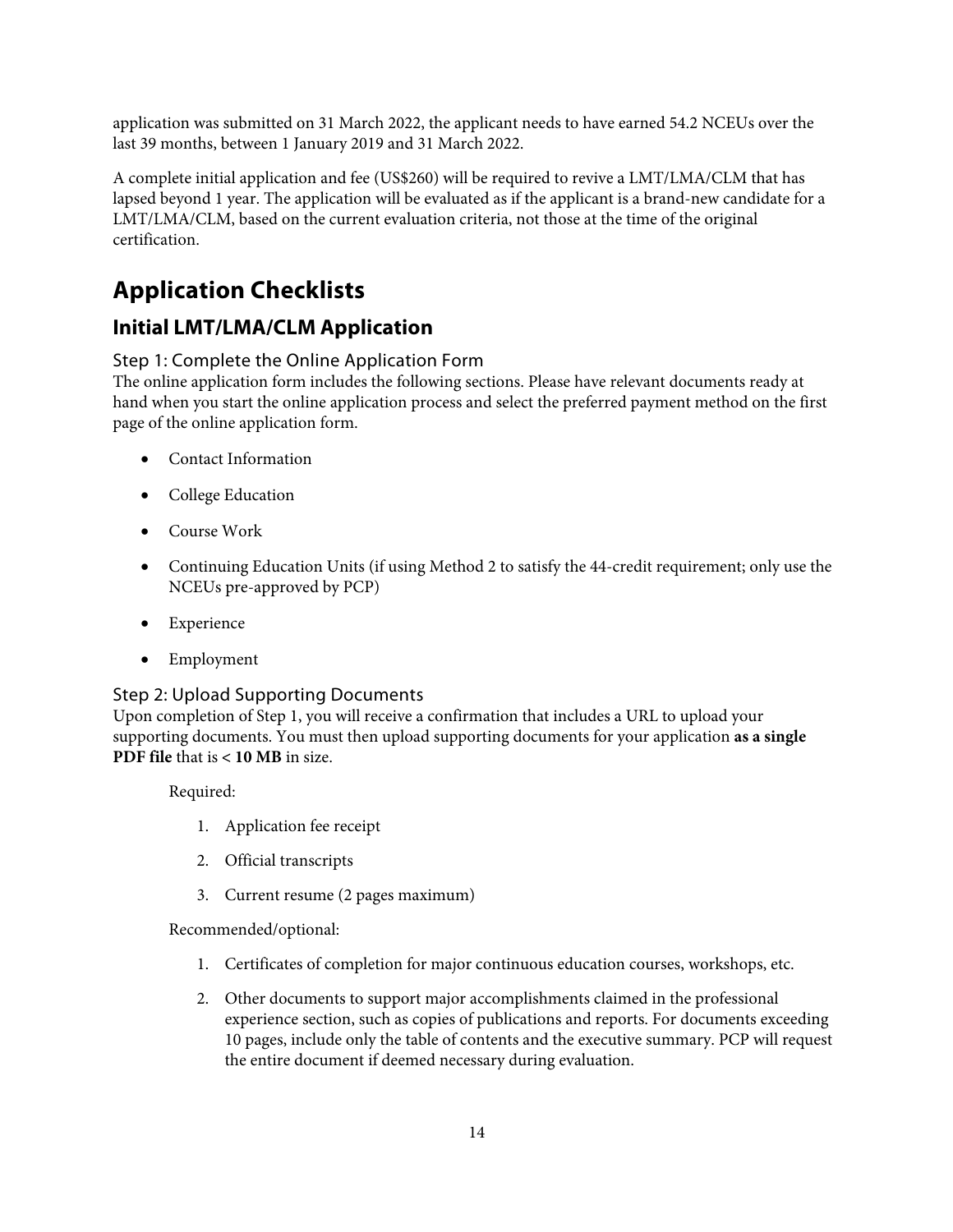3. URLs in the online application form and resume for documents that are publicly available online).

### Step 3: Pay the Certification Fee and Retain the Receipt

The current certification fee for LMT/LMA/CLM is US\$260. Refer to the Fee structure section for details. You may pay by check or use our online payment gateway. Please select the preferred payment method on the online application form. If you pay by check, the payment receipt will be acknowledged by NALMS via email.

### Step 4: Reply to the Email from PCP Lead

You will receive an email from PCP Lead containing a list of supporting documents uploaded that are visible to the NALMS PCP. The applicant must reply to this message, confirming that all supporting documents have been uploaded.

Evaluation by PCP will start only after:

1. The payment receipt, official transcripts and resume are uploaded.

#### **AND**

2. PCP Lead receives a positive confirmation email from the applicant stating that all supporting documents have been uploaded and that their application packet is complete.

### **Recertification Application**

Step 1: Download and complete the NCEU form

- You must have earned ≥ 50 NALMS Continuing Education Credits (NCEUs) over the 36 months leading to your recertification application.
- [Click here to download the NCEU form.](https://www.nalms.org/wp-content/uploads/2019/08/NCEU_table_2022_revision2.xlsx)

#### Step 2: Complete the Online Recertification Form

[Access the online form at https://www.nalms.org/nalms-certification-program/nalms-re-certification](https://www.nalms.org/nalms-certification-program/nalms-re-certification-application/)application/.

#### Step 3: Upload Supporting Documents

Upon completion of Step 3, you will receive a confirmation that includes a URL to upload your supporting documents. File size limit is 10 MB total – please convert all files to low/medium resolution PDF so that they meet the **10 MB** limit per applicant.

Required for all:

- 1. Current resume (2 pages maximum)
- 2. Completed NCEU form with (estimated) NCEUs for each item

Required if claiming NCEUs in categories that require submission of supporting documents (see the "notes" column in the NCEU form):

1. Certificates of completion for courses, workshops, etc. Add a separate course/workshop description and the contact hours if they are not evident in the certificates.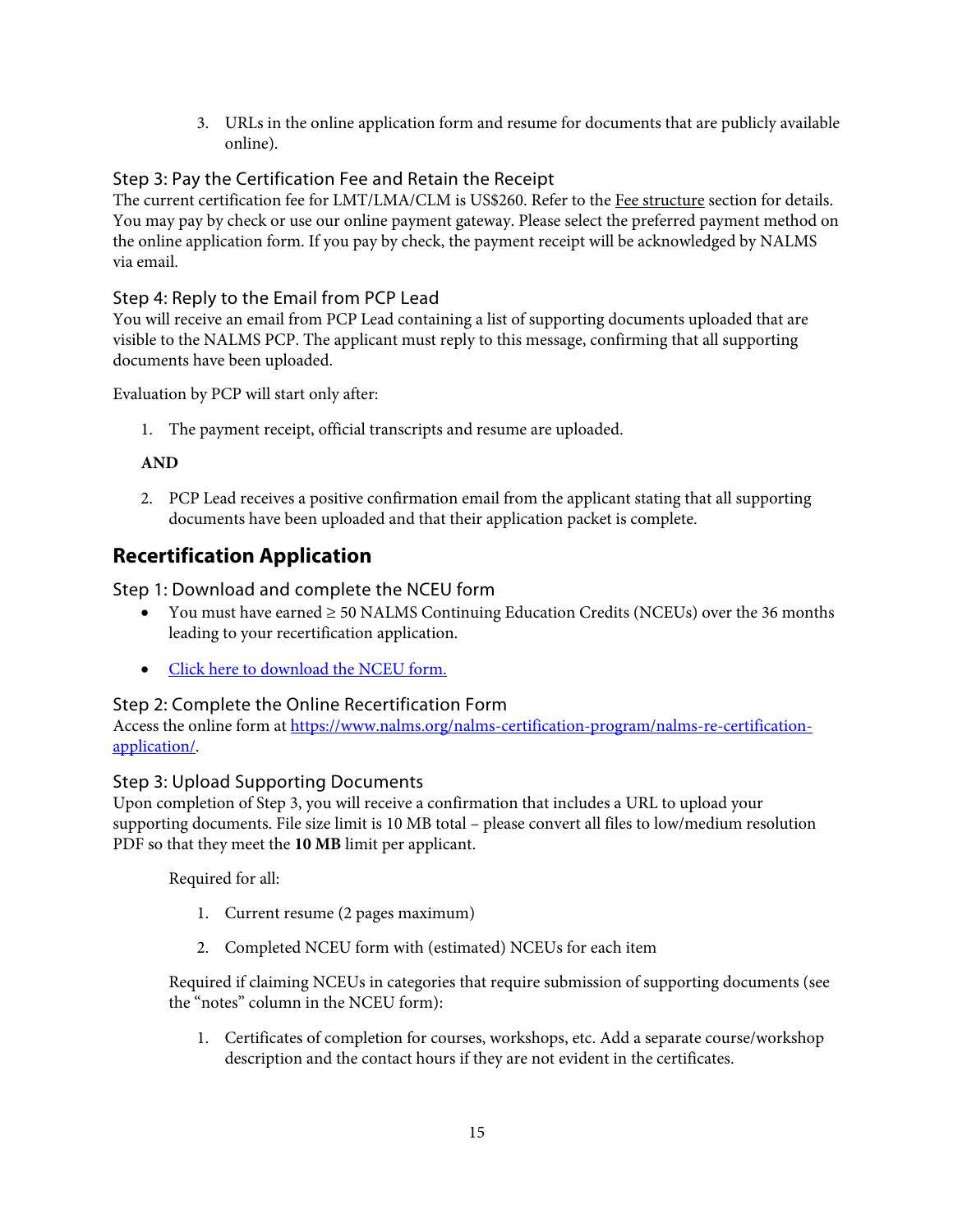- 2. Copies of peer-reviewed journal articles except for those in *Lake and Reservoir Management* (copy URL onto the NCEU form instead if it is an open-access article)
- 3. Copies of official reports and other publications (minimal requirement: equivalent to a typical *LakeLine* article in quality and length)
	- For documents exceeding 10 pages, include only the table of contents and the executory summary. PCP will request the entire document if deemed necessary during evaluation.
	- Documents that are publicly available online should be included as a URL in the NCEU form instead.
- 4. Supporting document(s) for participation in lake management permitting effort
- 5. Supporting document(s) for participation in an appointed task force or committee

### Step 4: Pay the Recertification Fee and Retain the Receipt

The current recertification fee is US\$80. You may pay by check or use our online payment gateway. If you pay by check, the payment receipt will be acknowledged by NALMS via email.

### Step 5: Reply to the Email from PCP Lead

You will receive an email from PCP Lead containing a list of supporting documents uploaded that are visible on the NALMS side. The applicant must reply to this message, confirming that all supporting documents have been uploaded.

Evaluation by PCP will start only after:

1. The payment receipt is uploaded.

### **AND**

2. PCP Lead receives a positive confirmation email from the applicant stating that all supporting documents (of any) have been uploaded and that their application packet is complete.

### **LMTs and LMAs applying for a higher-tier certification**

NALMS professional certifications have two requirements: education and experience. LMTs and LMAs have already satisfied the education requirement.

#### Step 1: Complete the **Initial** Application Online Form

Access https://www.nalms.org/nalms-certification-program/nalms-certification-application/ to submit detailed information on your professional experience that you gained in the last three years. Make sure that you **indicate that you already have a lower-tier certification (LMT or LMA, along with your certification number) and skip the educational requirement section** (where academic credits are slotted into the 5 categories).

### Step 2: Upload Supporting Documents

Upon completion of Step 2, you will receive a confirmation that includes a URL to upload your supporting documents. You must then upload supporting documents for your application **as a single PDF file** that is **< 10 MB** in size.

Required: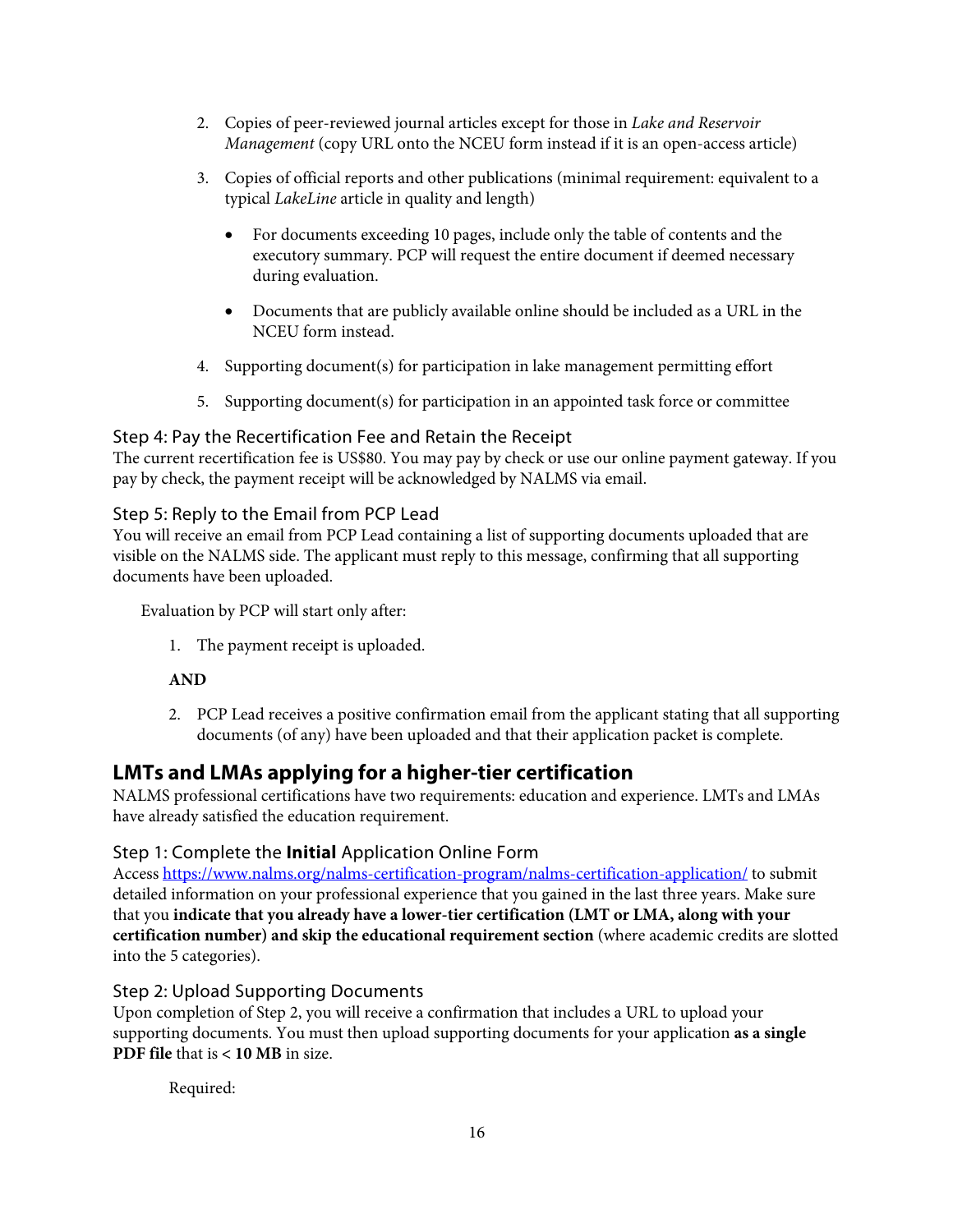- 1. Application fee receipt
- 2. Current resume (2 pages maximum)

### Recommended/optional:

- 1. Brief, overall narrative of your solid professional growth since last certification.
- 2. Certificates of completion for major continuous education courses, workshops, etc.
- 3. Other documents to support major accomplishments claimed in the professional experience section, such as copies of publications and reports. For documents exceeding 10 pages, include only the table of contents and the executory summary. PCP will request the entire document if deemed necessary during evaluation.
	- a. Long documents that are publicly available online should be included as a URL in the online application form and/or resume).

### Step 3: Pay the Certification Fee and Retain the Receipt

The current certification fee for LMA/CLM is US\$260 for those who are already certified as LMT/LMA, respectively. Refer to the **Fee structure** section for details. You may pay by check or use our online payment gateway. Please select the preferred payment method on the online application form. If you pay by check, the payment receipt will be acknowledged by NALMS via email.

### Step 4: Reply to the Email from PCP Lead

You will receive an email from PCP Lead containing a list of supporting documents uploaded that are visible on the NALMS side. The applicant must reply to this message, confirming that all supporting documents have been uploaded.

Evaluation by PCP will start only after:

1. The payment receipt is uploaded.

#### **AND**

2. PCP Lead receives a positive confirmation email from the applicant stating that all supporting documents have been uploaded and that their application packet is complete.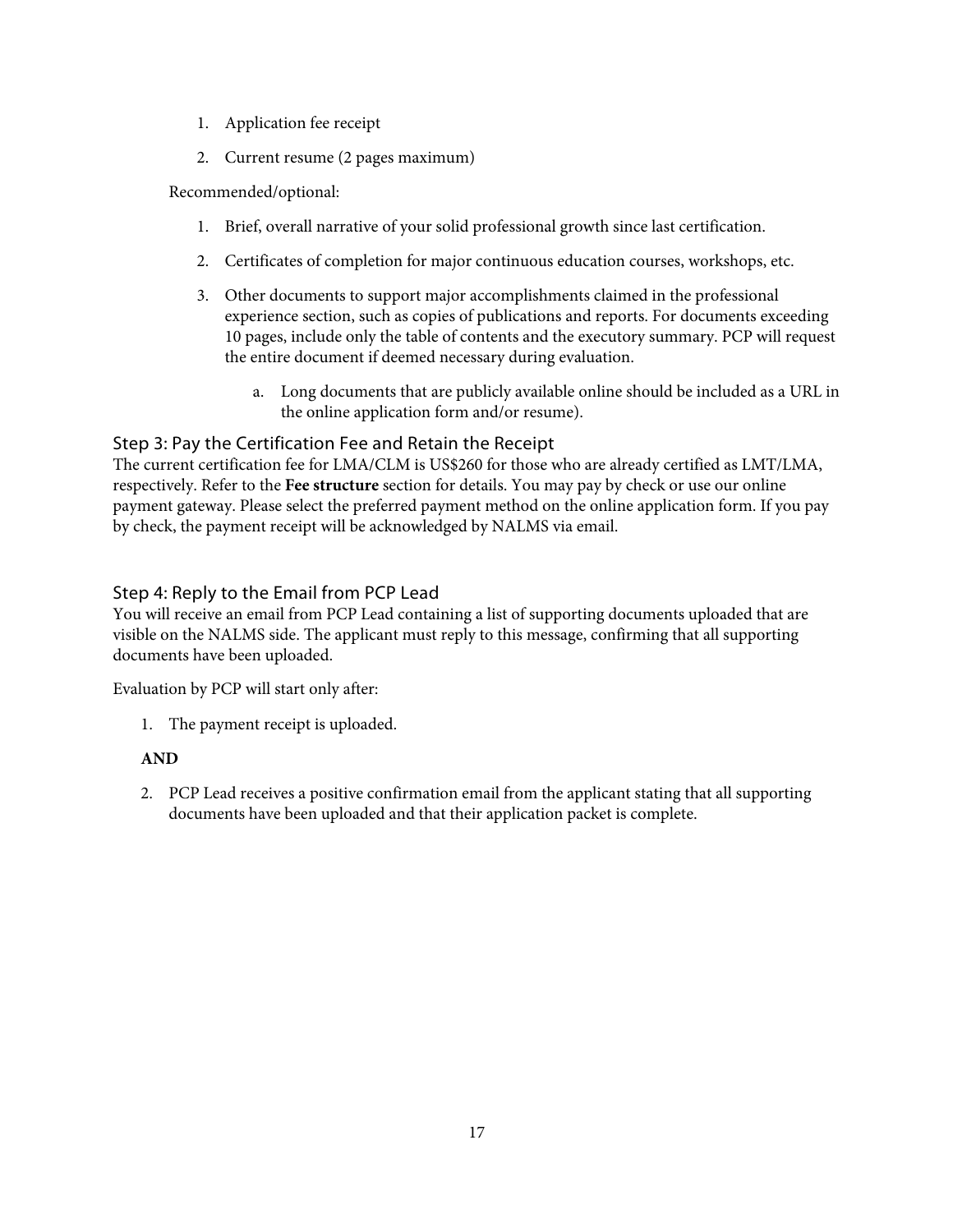# **Appendix 1: NCEU table screenshot**

NALMS  $\text{CM}/\text{CD}/p\text{CD}/M/\text{CD}/M$  renewal form (NCEU based, Rev. May 2019)<br>Applicant is responsible for filling all yellow cells to the best of their knowledge.<br>Evaluators will check the claimed NCEUs against the supporting



|                                                                 |                         | <b>NCEU</b>                       | <b>Notes</b>                                                    | <b>Item</b>  | <b>NCEUs</b><br>claimed by<br>applicant | <b>Attachment</b> |
|-----------------------------------------------------------------|-------------------------|-----------------------------------|-----------------------------------------------------------------|--------------|-----------------------------------------|-------------------|
| Service to NALMS and its Affiliates                             |                         |                                   |                                                                 |              |                                         |                   |
| Committee/program service for NALMS or NALMS                    | active                  | 6 per year                        | To be comfirmed by committee chairs/program leads as needed     |              |                                         |                   |
| Affiliates*                                                     | committee/program       |                                   |                                                                 |              |                                         |                   |
|                                                                 | nembership              |                                   |                                                                 |              |                                         |                   |
| Note: NALMS membership alone does not qualify for               | Serving as Chair or     | 10 per year                       |                                                                 |              |                                         |                   |
| NCEUs. Active service to committees and programs do.            | ead for                 |                                   |                                                                 |              |                                         |                   |
|                                                                 | commottee/program       |                                   |                                                                 |              |                                         |                   |
| Grant writing - proposals submitted on behalf of NALMS          |                         | 8 per proposal                    | Significant contribution to be confirmed by the project lead    |              |                                         |                   |
| NALMS white paper/policy /position paper                        |                         | 8 per paper                       | Significant contribution to be confirmed by the project lead    |              |                                         |                   |
| Lake and Reservoir Management (LRM) Editor-in-chief (EIC)       |                         | 10 per year                       |                                                                 |              |                                         |                   |
| <b>LRM Associate Editor</b>                                     | For appointment         | 2 per year                        |                                                                 |              |                                         |                   |
|                                                                 | er assigned article     | 3 per year                        | Article assignment to be reported by EIC                        |              |                                         |                   |
| NALMS Symposium concurrent session modarator                    |                         | 2 per session                     |                                                                 |              |                                         |                   |
| Serving on BOD of NALMS or NALMS Affiliate*                     |                         | 10 per year                       |                                                                 |              |                                         |                   |
| Teaching a NALMS-sponsored workshop                             |                         | 8 per each                        |                                                                 |              |                                         |                   |
|                                                                 |                         | workshop                          |                                                                 |              |                                         |                   |
|                                                                 |                         | offering                          |                                                                 |              |                                         |                   |
| Authorship                                                      |                         |                                   |                                                                 |              |                                         |                   |
| Peer-reviewed journal article (LRM and others, sole or co-      |                         | 8 per article                     | Submit a copy if not in LRM                                     |              |                                         |                   |
| author)                                                         |                         |                                   |                                                                 |              |                                         |                   |
| LakeLine article (sole or co-author)                            |                         | 8 per article                     |                                                                 |              |                                         |                   |
| Official reports or other publications (minimal requirement:    |                         | 8 per article                     | Submit a copy of the article or web link                        |              |                                         |                   |
| equivalent to a typical LakeLine article in quality and length) |                         |                                   |                                                                 |              |                                         |                   |
| Oral or poster presentation at a NALMS Symposium or             |                         | 4 per                             | Must be listed as (co-)author on the official abstract          |              |                                         |                   |
| <b>Water Quality Monitoring Conference</b>                      |                         | presentation                      |                                                                 |              |                                         |                   |
| <b>Continued education</b>                                      |                         |                                   |                                                                 |              |                                         |                   |
| Relevant in-person or virtual courses/workshops/conference      |                         | 1 per contact                     | Submit course/workshop description of conference agenda/program |              |                                         |                   |
| sessions, per contact hour [time spent in class with            |                         | hour                              | with the attended sessions highlighted                          |              |                                         |                   |
| instroctors(s) or presenter(s), excludes breaks)                |                         |                                   |                                                                 |              |                                         |                   |
| NALMS Symposium attendance (documented as valid                 | <b>Registration for</b> | 3 per                             | For attending plenaries, luncheon and membership meetings, etc. |              |                                         |                   |
| registration)                                                   | whole symposium         | Symposium                         | that lead to continued learning outside sessions.               |              |                                         |                   |
|                                                                 | One-day registration    | 1 per                             |                                                                 |              |                                         |                   |
|                                                                 |                         | registered day                    |                                                                 |              |                                         |                   |
| NALMS Symposium concurrent session (90 mins)                    |                         | 1.5 per 90-<br>minute session     | List at least "Sessions A, C, and G", etc.                      |              |                                         |                   |
| <b>Professional experience</b>                                  |                         |                                   | Must be NEW activities leading to distinct professional growth; |              |                                         |                   |
|                                                                 |                         |                                   | routine work does not qualify                                   |              |                                         |                   |
| Participation in lake management permitting effort              |                         | 3 per project                     | Submit supporting document                                      |              |                                         |                   |
| Participation in an appointed task force or committee           |                         | 3 per task<br>force/committ<br>٥ċ | Submit official appointment letters                             |              |                                         |                   |
| Other documented professional experience beyond routine         |                         | <b>Provide best</b>               | Submit applicable supporting documents                          |              |                                         |                   |
| work that resulted in significant learning of new materials     |                         | estimate of                       |                                                                 |              |                                         |                   |
| and professional development as a lake manager                  |                         | applicable                        |                                                                 |              |                                         |                   |
|                                                                 |                         | <b>NCEUs</b>                      |                                                                 |              |                                         |                   |
|                                                                 |                         | according to                      |                                                                 |              |                                         |                   |
|                                                                 |                         | <b>NCEU</b>                       |                                                                 |              |                                         |                   |
|                                                                 |                         | assignments                       |                                                                 |              |                                         |                   |
|                                                                 |                         | above                             |                                                                 |              |                                         |                   |
|                                                                 |                         |                                   |                                                                 | <b>Total</b> |                                         |                   |